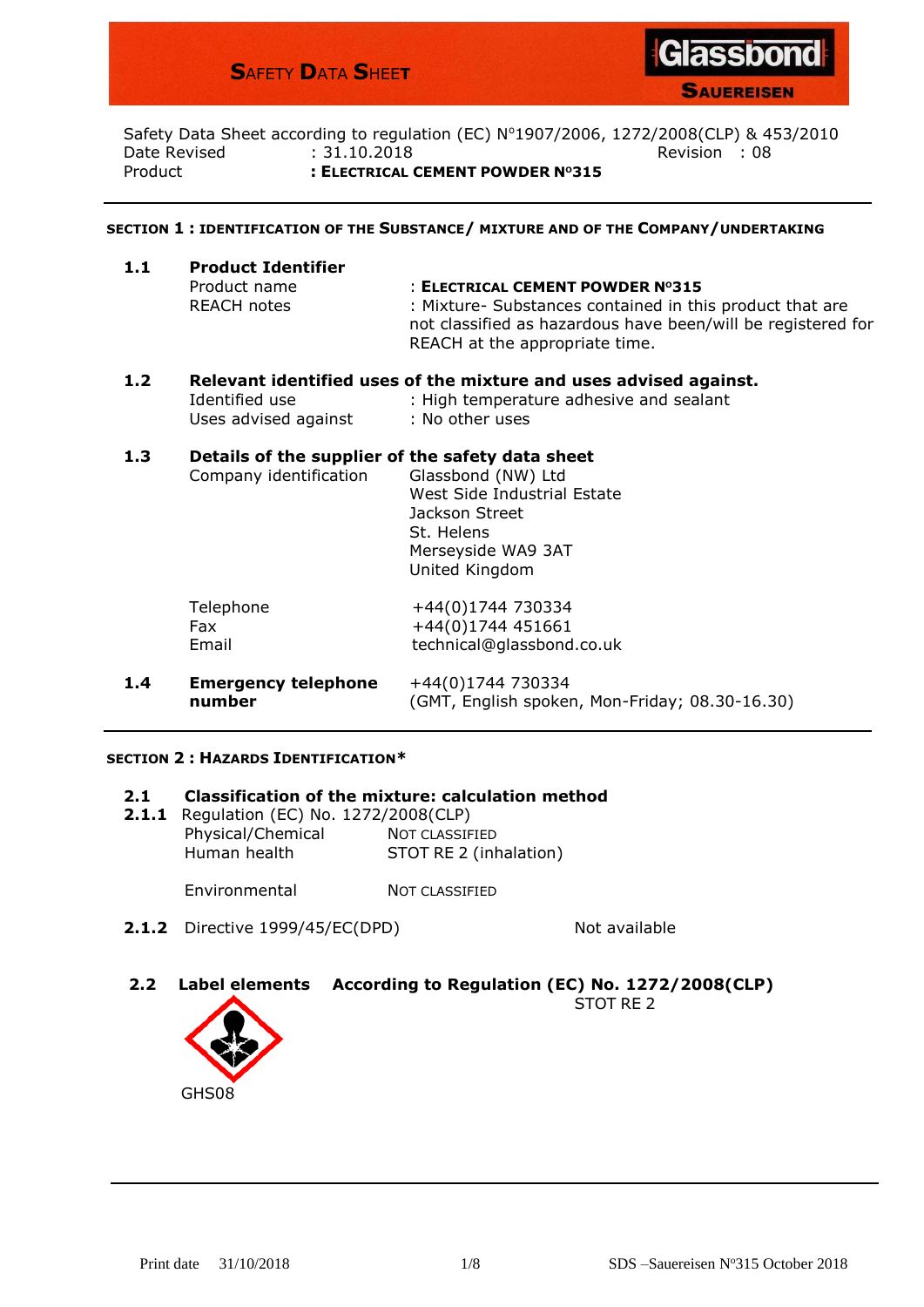| Date Revised<br><b>Product</b> |                          | Safety Data Sheet according to regulation (EC) Nº1907/2006, 1272/2008(CLP) & 453/2010<br>: 31.10.2018<br>Revision : 08<br>: ELECTRICAL CEMENT POWDER Nº315 |
|--------------------------------|--------------------------|------------------------------------------------------------------------------------------------------------------------------------------------------------|
| SIGNAL WORD (S)                |                          | WARNING                                                                                                                                                    |
| HAZARD<br>STATEMENT(S)         | H373                     | May cause damage to lungs through prolonged or repeated<br>exposure via inhalation                                                                         |
| PRECAUTIONARY<br>STATEMENT(S)  | P <sub>260</sub><br>P314 | Do not breathe dust<br>Get medical attention if unwell                                                                                                     |

#### **2.3 Other Hazards** PBT : This mixture contains no substances considered as PBT

vPvB: This mixture contains no substances considered as vPvB

**2.4 Additional** For full text of H/P phrases see section 16 if not written out in full above. **information**

### **SECTION 3: COMPOSITION/INFORMATION ON INGREDIENTS\***

- **3.1** Substances . (This product is a mixture according to EU legislation.)
- **3.2** Mixture of inorganic powders

| <b>Hazardous</b><br>ingredient | $\frac{1}{\alpha}$<br>w/w | CAS Nº     | EC N°     | <b>REACH Nº</b>       | <b>CPL</b><br>EC 1272/2008 |
|--------------------------------|---------------------------|------------|-----------|-----------------------|----------------------------|
| Silica<br>powder               | $35 - 45$                 | 14808-60-7 | 238-878-4 | Exempted<br>Annex v 7 | H373: STOT RE 2            |
|                                |                           |            |           |                       |                            |
|                                |                           |            |           |                       |                            |
|                                |                           |            |           |                       |                            |

## **3.3 Additional information**

For full text of H/P phrases see section 16 if not written out in full above.

 $\overline{a}$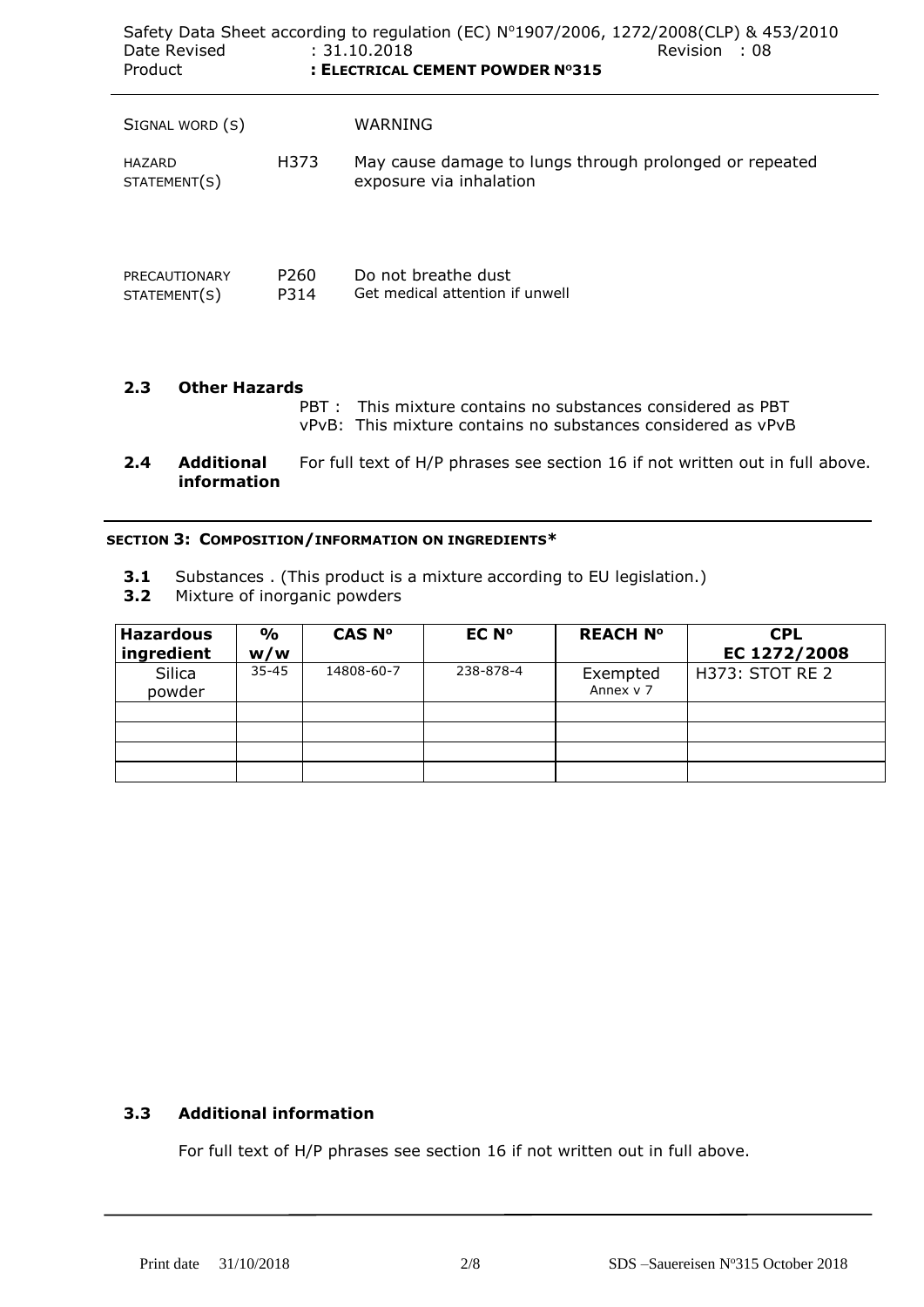#### **SECTION 4: FIRST AID MEASURES**

### **4.1 Description of first aid measures**

| 4.2 Most important symptoms and effects, both acute and delayed |                                                                                                                                                                                                                              |  |  |  |
|-----------------------------------------------------------------|------------------------------------------------------------------------------------------------------------------------------------------------------------------------------------------------------------------------------|--|--|--|
| Ingestion                                                       | IF SWALLOWED: Rinse mouth (P301+P330). Obtain medical attention immediately,<br>show this safety data sheet.                                                                                                                 |  |  |  |
| <b>Skin</b>                                                     | IF ON SKIN wash exposed areas thoroughly after handling (P264)<br>If skin irritation or rash occurs get medical attention (P332+P313)                                                                                        |  |  |  |
| Eyes                                                            | IF IN EYES rinse cautiously with water for several minutes. Remove contact lenses, if<br>present and easy to do. Continue rinsing. ( $P305 + P351 + P338$ )<br>If eye irritation persists: Get medical attention (P337+P313) |  |  |  |
| Inhalation                                                      | IF INHALED remove victim to fresh air and keep at rest in a position comfortable for<br>breathing. $(P304+P340)$                                                                                                             |  |  |  |
| General<br>advice                                               | Take off contaminated clothing and wash before re-use (P362), take care not to<br>contaminate unaffected areas.                                                                                                              |  |  |  |

## **4.2 Most important symptoms and effects, both acute and delayed**

- Symptoms Eye contact- May cause irritation Risks No information available
- **4.3 Indication of any immediate medical attention and special treatment needed** Treatment Treat according to symptoms (decontamination, vital functions), no known specific antidote.

### **SECTION 5 : FIRE FIGHTING MEASURES**

### **5.1 Extinguishing media:**

Suitable: CO2 or dry chemical spray, water spray may help to reduce the temperature and extinguish flames for surrounding materials.

Unsuitable: High pressure water jet.

#### **5.2 Special hazards arising from the mixture** The powder will not burn but the packaging is combustible.

## **5.3 Advice for fire fighters**

Use full protective clothing and self-contained breathing apparatus**.**

**Further information**: The degree of risk is governed by the burning substance and the fire conditions. Contaminated extinguishing media must be disposed of in accordance with official regulation.

### **SECTION 6: ACCIDENTAL RELEASE MEASURES**

**6.1 Personal Precautions, protective equipment and emergency procedures** Use personal protective clothing.

## **6.2 Environmental Precautions**

Prevent contamination of soil, drains and surface waters. Do not discharge contaminated water/ fire-fighting water into drains/ surface water/ groundwater.

#### **6.3 Methods and material for containment and cleaning up** Collect spillage by sweeping or industrial vacuum cleaner. keep in suitable closed container for disposal

## **6.4 Reference to other sections**

For personal protection see section 8 and disposal section 13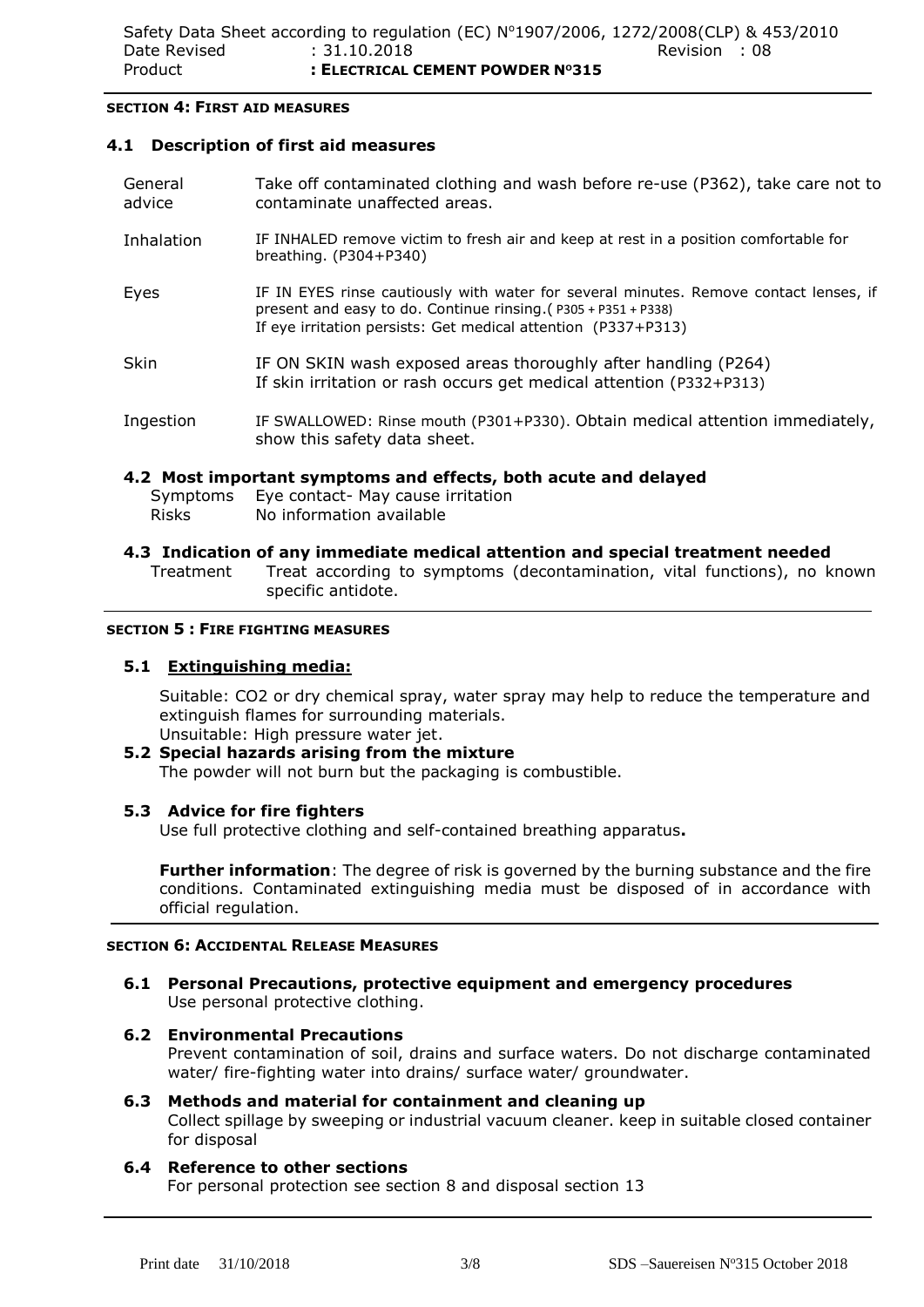#### **SECTION 7: HANDLING AND STORAGE**

### **7.1 Precautions for safe handling**

| Advice on safe       | Avoid the formation and deposition of dust. Use only outdoors                   |
|----------------------|---------------------------------------------------------------------------------|
| handling             | or in a well ventilated area (P271). For PPE see section 8.                     |
|                      | Wash contaminated clothing before reuse (P363)                                  |
| Advice on protection | Normal measures for preventive fire protection                                  |
|                      | against fire and explosion Take precautionary measures against static discharge |
|                      | if using plastic packaging.                                                     |

## **7.2 Conditions for safe storage, including any incompatibilities**

Keep containers tightly closed. Store locked up (P450), under cover, in a well ventilated, cool, dry place and away from direct sunlight or heat.

Protect from temperatures below : Not applicable

Protect from temperatures above : 40 °C

Suitable storage materials : Original containers.

 Higher temperatures and humidity will reduce the shelf life of the product and may cause the powder to form lumps. The powder will also be difficult to mix into a paste. Under normal conditions (21ºC) a shelf life of 12 months or more is possible.

## **7.3 Specific end use(s) As per section 1.2**

### **SECTION 8 : EXPOSURE CONTROLS/PERSONAL PROTECTION**

## **8.1 Control parameters**

## **8.1.1 Occupational Exposure Limits: OEL (Occupational Exposure Standard OES)**

|                    |                | mg/m <sup>3</sup>        | ppm        | Note               |
|--------------------|----------------|--------------------------|------------|--------------------|
| Silica crystalline | TWA            | $\overline{\phantom{a}}$ | inhalable  | (EH40 UK) OES 8 hr |
|                    | TWA            | 0.3                      | respirable | (EH40 UK)          |
| Silica crystalline | <b>TLV-TWA</b> | 0.1                      | respirable | (ACIGH)            |
|                    | <b>STEL</b>    | ۰                        |            |                    |
|                    | <b>TWA</b>     | -                        |            |                    |
|                    | <b>TWA</b>     | -                        |            |                    |
|                    | <b>STEL</b>    |                          |            |                    |
|                    |                |                          |            |                    |

## **8.1.2 Biological limit value** Not available

**8.1.3 PNECs and DNELs** Not available

### **8.2 Exposure Controls**

**8.2.1 Appropriate engineering controls:** Effective exhaust ventilation system

### **8.2.2 Personal Protective Equipment:**

Eye/face Tightly fitting safety goggles (e.g. EN166)

Protection

Skin Protection/ Hand **Other** Gloves: Chemical resistant gloves (e.g. EN374) Butyl rubber: 0.7 mm coating thickness. Nitrile rubber: 0.4 mm coating thickness. Check with PPE manufacturer. Replace immediately if signs of degradation are observed. Wear closed work clothing.

**Respiratory** Protection In the case of insufficient ventilation or severe dusts Cartridge: e.g. EN143 Type P-S (check with PPE manufacturer)

Hygiene measures General industrial hygiene practice

### **8.2.3 Environmental exposure controls**

Local exhaust ventilation and take precautionary measures against static discharge.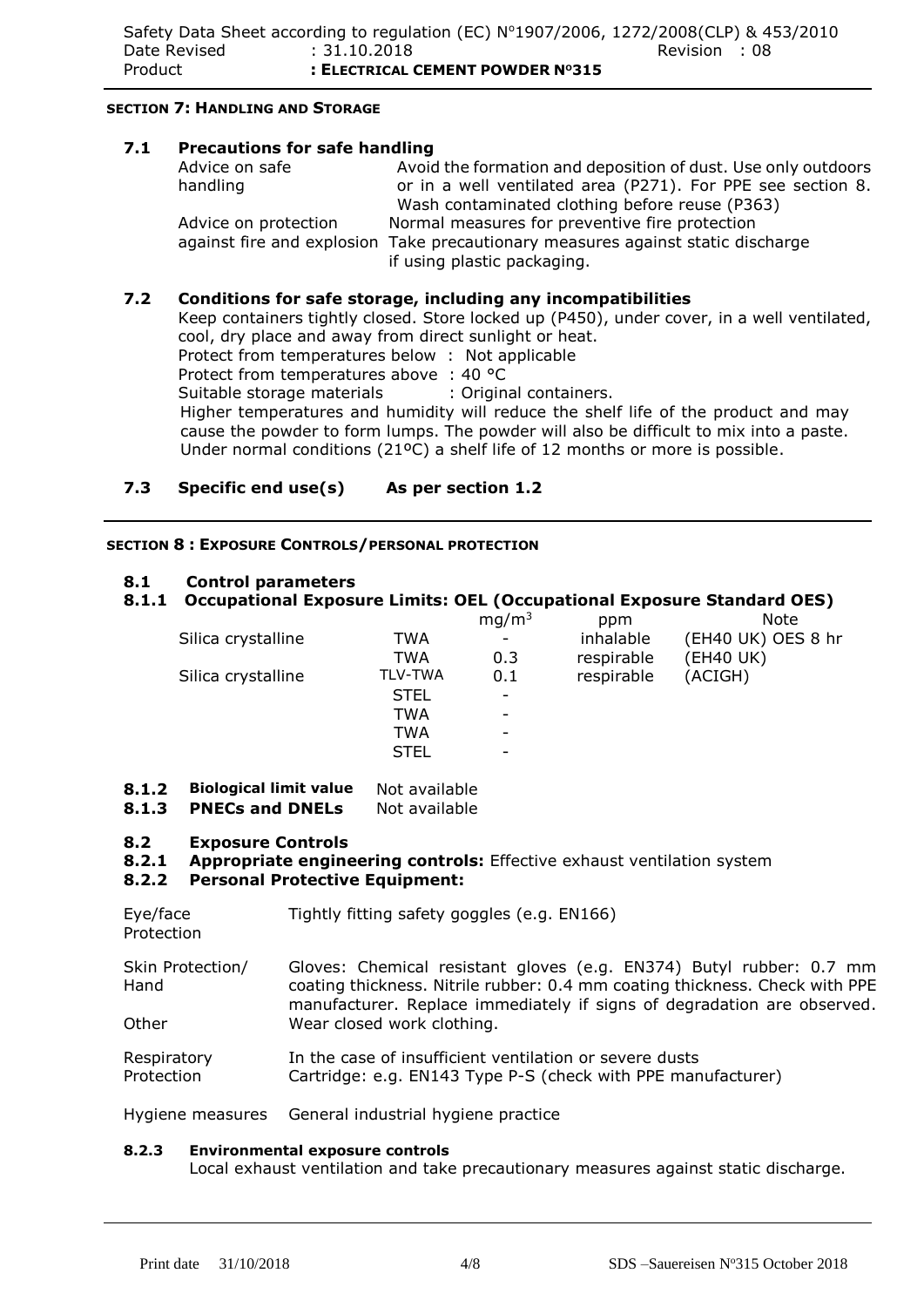### **SECTION 9 : PHYSICAL AND CHEMICAL PROPERTIES**

## **9.1 information on basic physical and chemical properties**

| APPEARANCE<br><b>ODOUR</b>                                                                                                                                       | Fine powder<br>None                                                                                    | <b>COLOUR</b><br>ODOUR THRESHOLD ppm                                                                                                                     | Cream<br>Not Available                                                             |
|------------------------------------------------------------------------------------------------------------------------------------------------------------------|--------------------------------------------------------------------------------------------------------|----------------------------------------------------------------------------------------------------------------------------------------------------------|------------------------------------------------------------------------------------|
| <b>pH VALUE</b><br>MELTING POINT/FREEZING PT<br>INITIAL BOILING POINT/RANGE<br>FLASHPOINT °C                                                                     | $5 - 8$<br>Not applicable<br>Not applicable<br>Not applicable                                          | <b>RELATIVE DENSITY</b><br>SOLUBILITY IN WATER @ 20°C<br>PARTITION COEFFICIENT<br>(n-octanol/water)                                                      | $2.7$ g/ml<br>$\sim$ 23 g/100g<br>Not available                                    |
| <b>EVAPORATION RATE</b><br>FLAMMABILITY (SOLID/GAS)<br><b>UPPER EXPLOSIVE LIMIT</b><br>LOWER EXPLOSIVE LIMIT<br><b>VAPOUR PRESSURE</b><br>VAPOUR DENSITY (AIR=1) | Not applicable<br>Not applicable<br>Not Available<br>Not Available<br>Not applicable<br>Not applicable | <b>AUTO IGNITION TEMPERATURE</b><br>DECOMPOSITION TEMPERATURE °C<br>VISCOSITY mPa.s @ 25°C<br><b>EXPLOSIVE PROPERTIES</b><br><b>OXIDIZING PROPERTIES</b> | Not available<br>Not available<br>Not applicable<br>Not available<br>Not oxidising |

### **9.2 Other information**

#### **SECTION 10 : STABILITY AND REACTIVITY**

| 10.1<br>10.2<br>10.3 | <b>Reactivity</b><br><b>Chemical Stability</b><br><b>Possibility of</b><br><b>Hazardous reactions</b> | Stable under normal conditions.<br>Stable under recommended storage and handling conditions.<br>No dangerous reaction known under conditions of normal use |
|----------------------|-------------------------------------------------------------------------------------------------------|------------------------------------------------------------------------------------------------------------------------------------------------------------|
| 10.4                 | <b>Conditions to Avoid</b>                                                                            | No decomposition if stored and applied as directed.                                                                                                        |
| 10.5                 | Incompatible<br>materials                                                                             | Incompatible with alkaline materials, iron containing materials.                                                                                           |
| 10.6                 | <b>Hazardous</b><br><b>Decomposition</b><br>Products.                                                 | No hazardous decomposition products if stored and handled as<br>prescribed/ indicated.                                                                     |

### **SECTION 11 : TOXICOLOGICAL INFORMATION**

#### **11.1 Information on toxicological effects of the mixture Acute toxicity** Contains components that are hazardous by the following routes

|                                                                                                                                                                      | : inhalation. |                                                                                                                                                                                                                                                                                                    |
|----------------------------------------------------------------------------------------------------------------------------------------------------------------------|---------------|----------------------------------------------------------------------------------------------------------------------------------------------------------------------------------------------------------------------------------------------------------------------------------------------------|
| LD <sub>50</sub> ORAL TOXICITY IN RATS                                                                                                                               |               | mg/kg                                                                                                                                                                                                                                                                                              |
| LD <sub>50</sub> DERMAL TOXICITY RABBITS                                                                                                                             |               | mg/kg                                                                                                                                                                                                                                                                                              |
| LC <sub>50</sub> INHL TOXICITY IN RATS                                                                                                                               |               | g/m <sup>3</sup>                                                                                                                                                                                                                                                                                   |
| LD <sub>50</sub> DERMAL TOXICITY RABBITS                                                                                                                             |               | mg/kg                                                                                                                                                                                                                                                                                              |
| LC <sub>50</sub> ORAL TOXICITY IN RATS                                                                                                                               | -             | mg/kg                                                                                                                                                                                                                                                                                              |
| LD <sub>50</sub> DERMAL TOXICITY RATS                                                                                                                                |               | mg/kg                                                                                                                                                                                                                                                                                              |
| <b>Skin corrosion/ irritation</b><br>Serious eye damage / irritation<br><b>Respiratory or skin sensitisation</b><br><b>Germ cell mutagenicity</b><br>Carcinogenicity |               | Irritating<br>Irritating<br>Not classified<br>Not classified<br>Prolonged and/or massive exposure to respirable<br>crystalline silica-containing dust may cause silicosis, a<br>nodular pulmonary fibrosis cause by deposition in the<br>lungs of fine respirable particles of crystalline silica. |

Safety Data Sheet according to regulation (EC)  $N^{\circ}1907/2006$ ,  $1272/2008$ (CLP) & 453/2010<br>Date Revised : 31.10.2018 Revision : 08 Date Revised : 31.10.2018 Revision : 08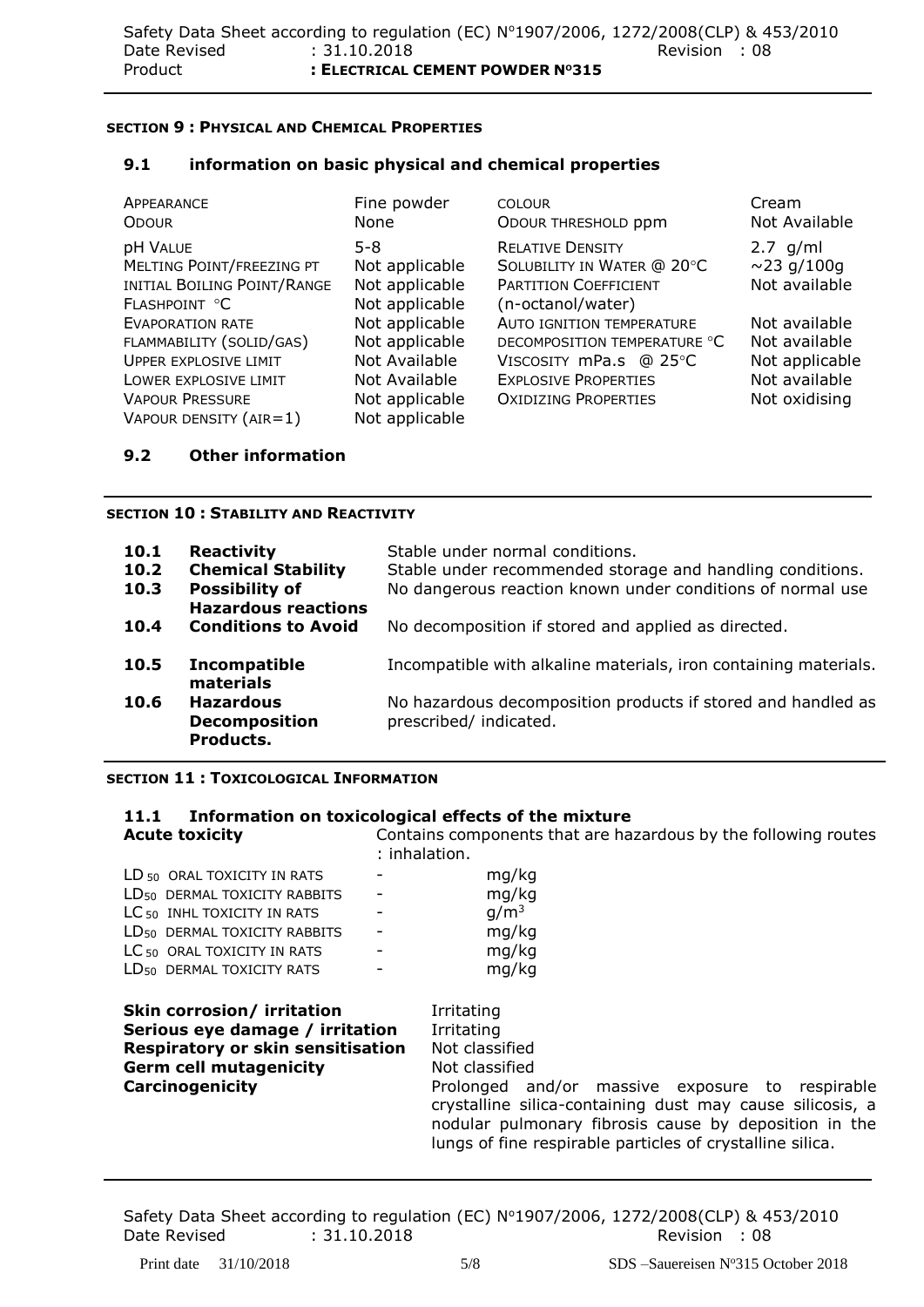#### **Reproductive toxicity** Not classified

**S**pecific **T**arget **O**rgan **T**oxicity (Repeated Exposure) STOT RE2 **Specific Target Organ Toxicity (Single Exposure) Not classified Aspiration hazard** Not classified

## **11.2 Other information**

In 1997, IARC (International Agency for Research on Cancer) concluded that crystalline silica inhaled from occupational sources can cause lung cancer in humans.

#### **SECTION 12 : ECOLOGICAL INFORMATION**

### **12.1 Toxicity**

| $LL_{50}$ Fish | $EC_{50}$ Invertibrates<br>$EL_{50}$ Algae | (96 hr)<br>(48 hr)<br>(72hr) | Not available | ma/l<br>ma/l | Brachydanio rerio<br>Daphnia magna<br>mg/l Selenastrum capricornutum   |
|----------------|--------------------------------------------|------------------------------|---------------|--------------|------------------------------------------------------------------------|
| $LL_{50}$ Fish | $EC_{50}$ Invertibrates<br>$EL_{50}$ Algae | (96 hr)<br>(48 hr)<br>(72hr) |               | ma/l<br>ma/l | Lepomis macrochirus<br>Daphnia magna<br>mg/l Selenastrum capricornutum |

|      | Micro organisms/ effect upon activated sludge<br>EC <sub>50</sub> Bacteria<br>$(3.0 \text{ hr})$ | Activated sludge, domestic<br>mq/l                                                                                                                |
|------|--------------------------------------------------------------------------------------------------|---------------------------------------------------------------------------------------------------------------------------------------------------|
| 12.2 | <b>Persistance and</b><br>degradability                                                          | Not biodegradeable                                                                                                                                |
| 12.3 | <b>Bioaccumulative potential</b> Not available                                                   |                                                                                                                                                   |
| 12.4 | <b>Mobility in soil</b>                                                                          | Sinks in water. A proportion ( $\sim$ 23%) is water soluble. If<br>the product enters soil, it will be mobile and may<br>contaminate groundwater. |
| 12.5 | <b>Results of PBT and vPvB</b><br>assessment                                                     | PBT: This mixture contains no substances considered<br>as PBT                                                                                     |
| 12.6 | Other adverse effects                                                                            | vPvB: This mixture contains no substances considered<br>as vPvB                                                                                   |

### The inhibition of the degradation activity of activated sludge is not anticipated when introduced to biological treatment plants in appropriate low concentrations. Do not release untreated into natural waters. This product has not been tested. The statement has been derived from products of a similar structure and composition.

Safety Data Sheet according to regulation (EC) Nº1907/2006, 1272/2008(CLP) & 453/2010 Date Revised : 31.10.2018 2012 12:00:00 Revision : 08 Product **: ELECTRICAL CEMENT POWDER NO315**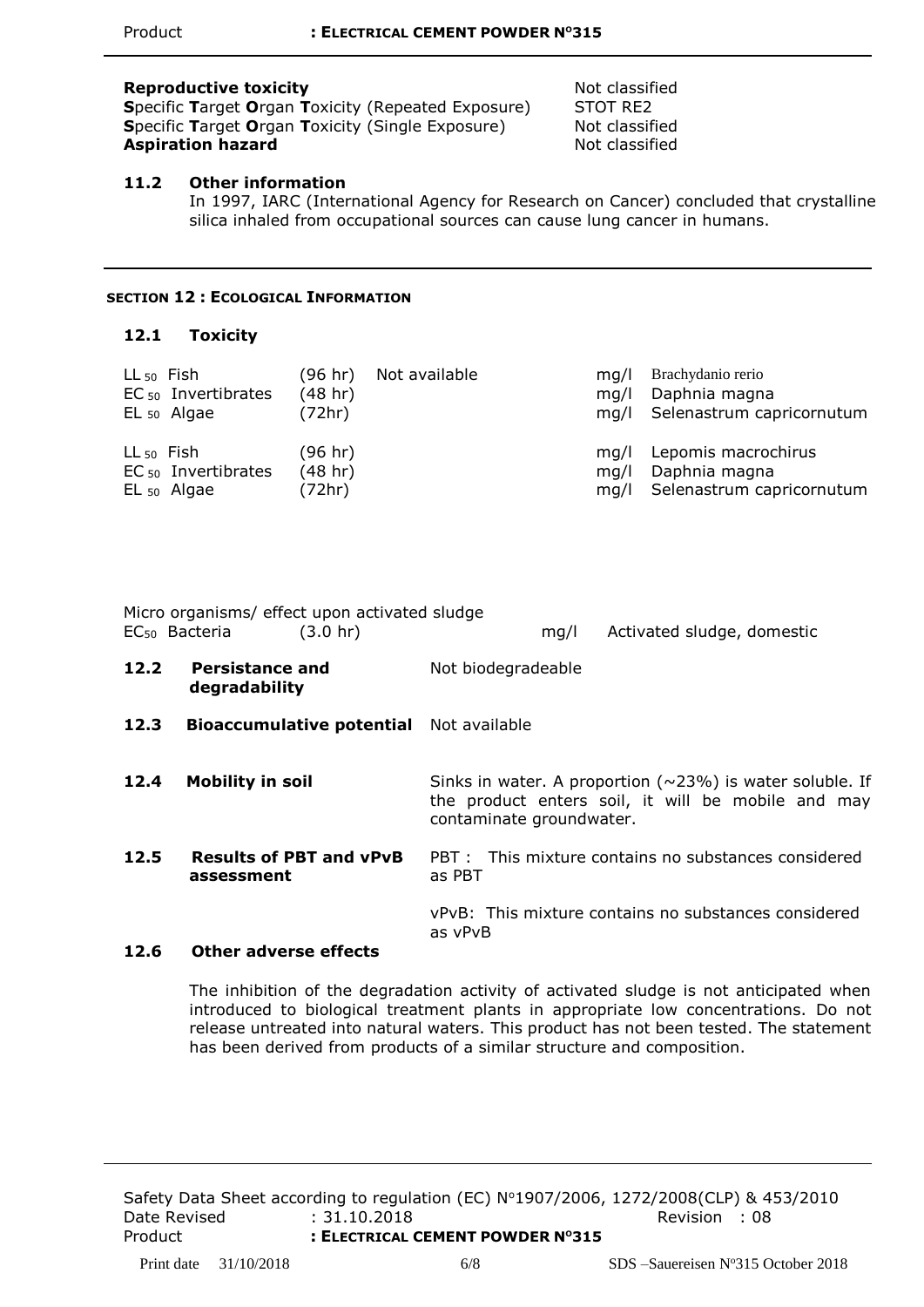#### **SECTION 13 : DISPOSAL CONSIDERATION**

## **13.1 Waste treatment methods**

Dispose of contents/ container according to the end user disposal procedure (P501). Dispose by landfill via a licensed waste disposal contractor in accordance with local and national regulations.

Contaminated packaging should be emptied as far as possible, they can then be recycled after being thoroughly cleaned by a licensed contractor. Labels must not be removed from containers until they have been cleaned. Packaging materials that are not contaminated should be treated as household waste or as recycling material.

### **13.2 Additional information**

The UK Environmental Protection (Duty of Care) regulations (EP) and amendments should be noted (United Kingdom)

### **SECTION 14 - TRANSPORT INFORMATION**

| 14.1         | <b>UN number</b><br><b>ADR</b><br><b>RID</b><br><b>IMDG</b><br><b>IATA</b><br><b>ADN</b>                                                                                                                 | <b>NOT CLASSIFIED</b>                                                                                                            |
|--------------|----------------------------------------------------------------------------------------------------------------------------------------------------------------------------------------------------------|----------------------------------------------------------------------------------------------------------------------------------|
| 14.2         | Proper shipping name<br><b>ADR</b><br><b>RID</b><br><b>IMDG</b><br><b>IATA</b><br><b>ADN</b>                                                                                                             | NOT CLASSIFIED                                                                                                                   |
| 14.3         | <b>Transport Hazard Class</b><br><b>ADR</b><br><b>RID</b><br><b>IMDG</b><br><b>IATA</b><br><b>ADN</b>                                                                                                    | <b>NOT CLASSIFIED</b>                                                                                                            |
| 14.4         | <b>Packing Group</b><br><b>ADR</b><br><b>RID</b><br><b>IMDG</b><br><b>IATA</b><br><b>ADN</b>                                                                                                             | <b>NOT CLASSIFIED</b>                                                                                                            |
| 14.5         | <b>Environmental hazards</b><br><b>ADR</b><br><b>RID</b><br><b>IMDG</b><br><b>IATA</b><br><b>ADN</b>                                                                                                     | <b>NOT CLASSIFIED</b>                                                                                                            |
| 14.6<br>14.7 | <b>Special Precautions for user</b><br>Not classified as dangerous in the meaning of transport regulations<br>Transport in bulk according to Annex II of MARPOL 73/78 and the IBC code<br>Not applicable |                                                                                                                                  |
|              | $Date\ Devized$ $.21, 10, 2010$                                                                                                                                                                          | Safety Data Sheet according to regulation (EC) Nº1907/2006, 1272/2008(CLP) & 453/2010<br>$D$ and $D$ and $D$ and $D$ and $D$ $D$ |

8(CLP) & 453/2010 Date Revised : 31.10.2018 Revision : 08 Product **: ELECTRICAL CEMENT POWDER NO315**